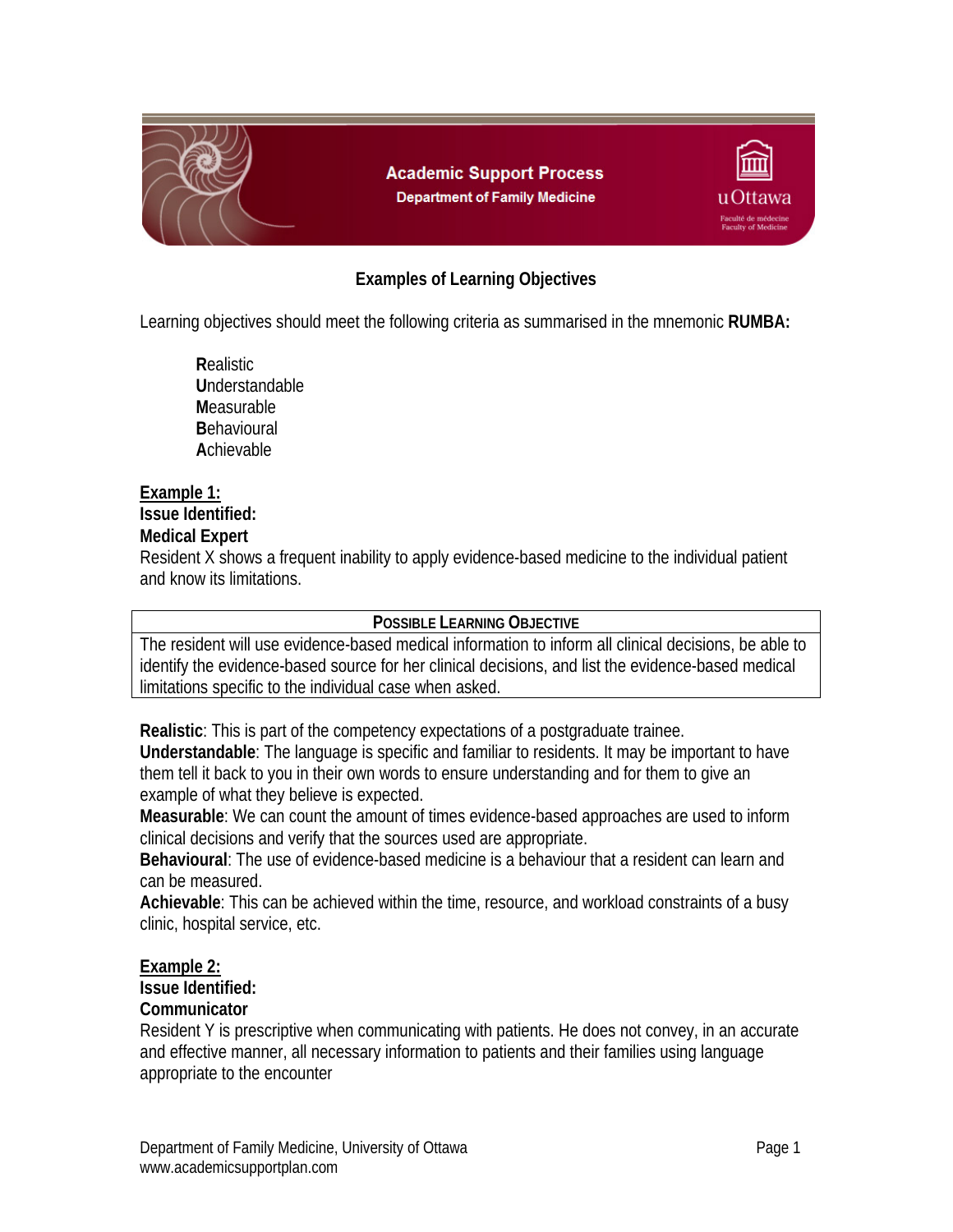## **POSSIBLE LEARNING OBJECTIVES**

The resident will fully and clearly explain his findings, diagnosis, why a test is needed/suggested, or the reason for a treatment in all his encounters with patients.

The resident will check back with the patient for understanding, clarification, and/or further questioning.

The resident will ascertain if the patient is in agreement with the proposed plan and if there are any barriers to the approach that need to be considered.

The resident will use language appropriate for the level of understanding of the patient.

**Realistic**: The objectives are defining the cornerstones of patient-centred communication as taught throughout medical school and postgraduate training.

**Understandable**: The expectations are specific and in appropriate terms, known to the resident. **Measurable**: The competency in patient-centred communication can be measured quantitatively and qualitatively using a variety of learning strategies**.** 

**Behavioural**: **C**hanges in the resident's behaviour will be evident through the learning strategies chosen (e.g., direct observation, patient inquiry etc).

**Achievable**: These objectives can be met in every clinical encounter despite most expected workplace constraints.

## **Example 3:**

**Issue Identified:** 

## **Professionalism**

Resident M has shown some difficulty remaining objective and non-judgmental in his approach to patients whose values and beliefs differ from his**.** 

### **POSSIBLE LEARNING OBJECTIVES**

The resident will inquire about, acknowledge, and show respect for the belief and value systems of the patient and family during clinical encounters even if they differ from his own.

The resident will reflect on how his beliefs and values may differ from those of his patients and what influence this may play on the patient-doctor encounter.

The resident will actively listen to the patient, offering his full attention even when his beliefs, values, and agenda may differ from that of the patient.

The resident will tailor his assessment, investigations, and treatment appropriately based on the beliefs and values of his patient while maintaining quality patient care.

**Realistic**: These objectives meet the Professionalism competency standards set out by Undergraduate and Postgraduate Training Programs and Professional Licensing Bodies.

**Understandable**: As with most professionalism issues, it will be important to verify with the learner that they understand the issue with examples of past problematic behaviour. The objectives' language is very specific and straightforward however.

**Measurable**: Through inquiry and discussion after encounters and direct observation of behaviour, changes in behaviour should be apparent.

**Behavioural**: Specific expectations have been defined.